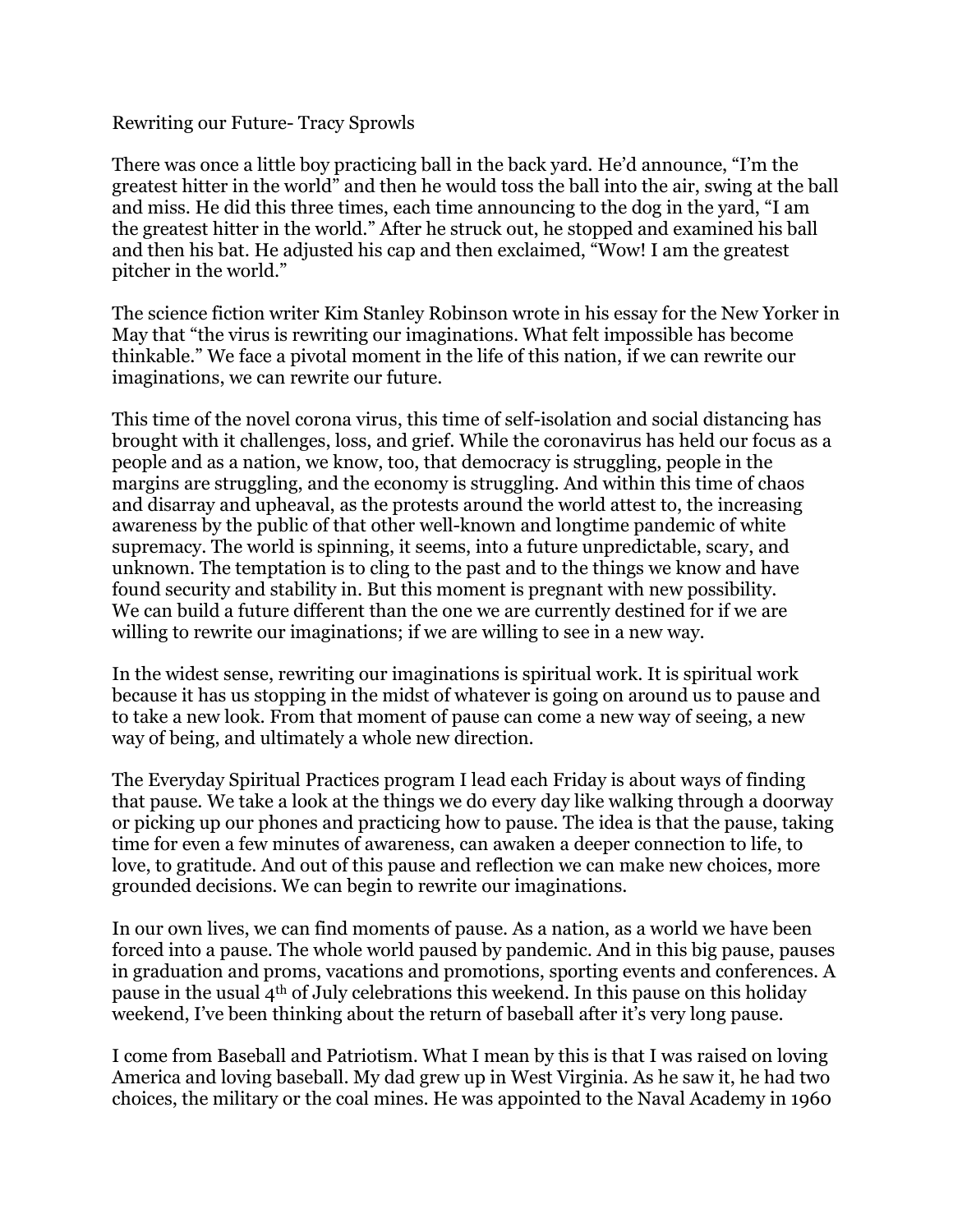and had two tours in Vietnam and then came back stateside where he served for over twenty years in active duty. The last seven years of his career were as a diplomat in Saudi Arabia and then Egypt. My parents, dad married his high-school sweetheart, raised their three children to be patriotic- to respect the military, love this country and be loyal to it, and to always, always honor the flag. We were taught to love this country even though it wasn't perfect. This country gave dad opportunity and in return he gave his loyalty and we were expected to give ours.

How did my family become Pirates fans? For my dad, he grew up in team territory so naturally he was a fan. But for my mom, well, she has a family connection, her cousin played for the Pirates back in the late 50's and early 60's. The depth of Pirates loyalty in my family can be measured in feet, 406 feet to be exact. Yankees fans will cringe with recollection the homerun hit by mom's cousin, Bill Mazerowski, in the seventh game of the 1960 World Series, breaking the 9-9 tie and crowning the Pirates world champions.

Baseball and Patriotism have a long history of being entangled. Baseball and the American flag go way back and adorning the stadiums with red, white and blue bunting even further. The Star-Spangled Banner was sung at ballgames even before it was the anthem of the United States. Yet, the patriotism we have witnessed in baseball has intensified since September 11, 2001. Huge flags highlight opening day and other special games, and not just one flag but dozens fly over the stadium in the wind and on the monitors and smaller versions embellish player's uniforms. The song God Bless America has been added to the song line-up and the military and police, worthy of recognition, certainly, in the days after 9/11 are highlighted at Sunday games. Still. Nineteen years later.

And yet, patriotism is defined differently for different people. For some it is honor of country, honor the flag, respect history and the status quo. For others, patriotism is recognizing that this country has not yet lived up to her ideals and that the struggle, the protests and the speaking out are about urging Americans and our government to lean into the ideals and possibilities of democracy, that the best of America is still ahead. This is why the patriotism of baseball is so problematic. In my mind, it maintains the divide.

As baseball comes back at the end of this month, it can begin however it wants to, all possibilities are in play because the future remains to be written. I think it's time for baseball to disentangle itself from patriotism. What that might look like is for them to decide. But maybe as baseball comes back, it might be a start to highlight what baseball has always taught us- patience, non-violence, philosophy (and yes, even religion), strategy, and hope, yes, hope. Baseball gives us hope because as every fan knows, as in baseball, as in life, *it ain't over 'til its over*.

In some very real ways, we are each the young child with a ball in one hand and a bat in the other and the opportunity to stop- to pause and to reassess. Each of us needs to look at our own lives and figure out what we need to reimagine for ourselves. What are we good at? What do we need to let go of? How do we need to see in a new way? I ask you